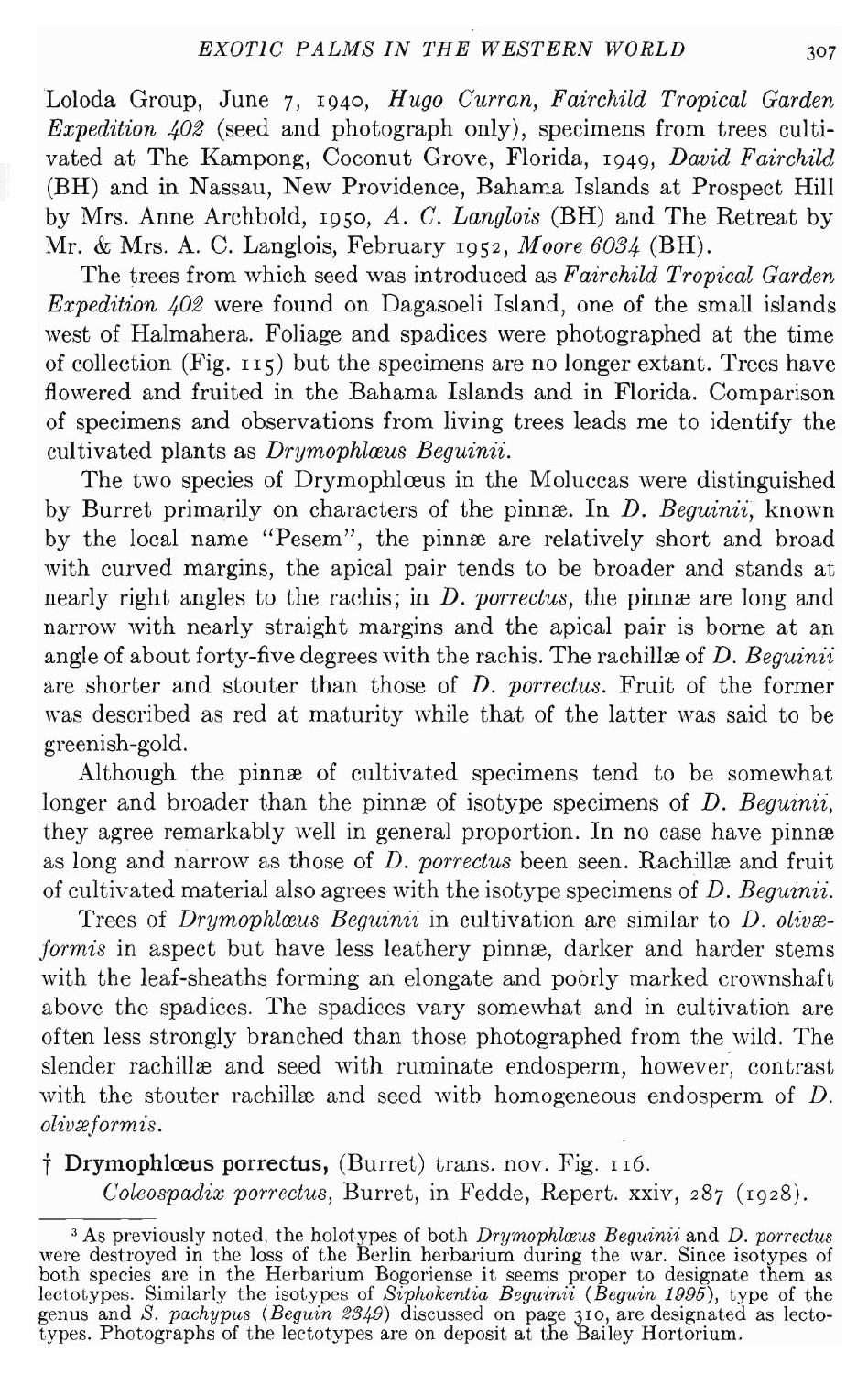Molucca Islands, Dutch East Indies: Halmahera Island; Galela, Soa Tobaroe, December 23, 1921, *Beguin 1930* (BO, lectotype).



16. DRYMOPHLŒUS PORRECTUS (Beguin 1930). a, apical pinna  $\times\frac{1}{4}$ ; b, median pinna  $\times$  34; c, branch of spadix  $\times$  34; d, fruit  $\times$  1 32.